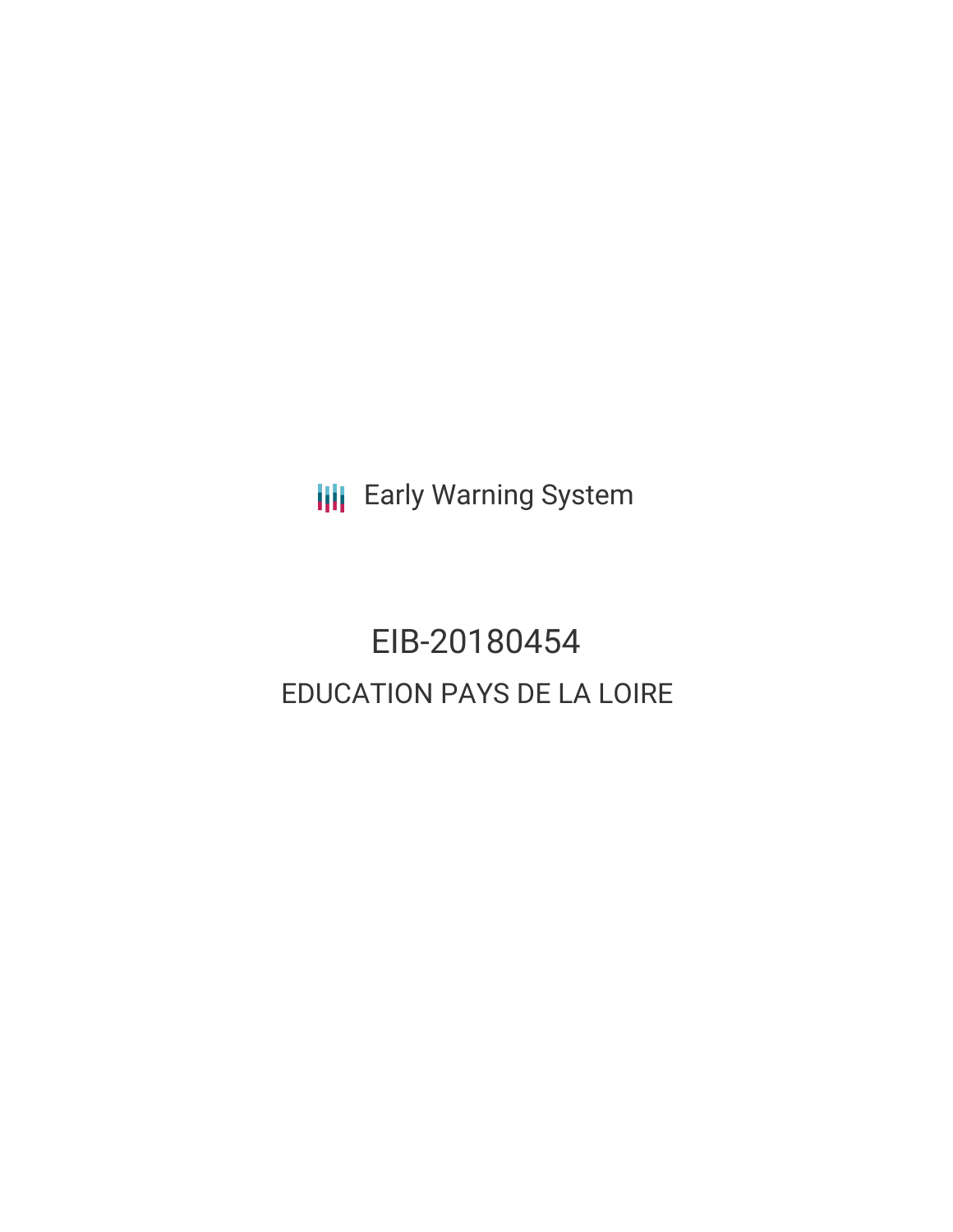## **Quick Facts**

| <b>Countries</b>               | France                         |
|--------------------------------|--------------------------------|
| <b>Financial Institutions</b>  | European Investment Bank (EIB) |
| <b>Status</b>                  | Proposed                       |
| <b>Bank Risk Rating</b>        | U                              |
| <b>Borrower</b>                | REGION PAYS DE LA LOIRE        |
| <b>Sectors</b>                 | <b>Education and Health</b>    |
| <b>Investment Type(s)</b>      | Loan                           |
| <b>Investment Amount (USD)</b> | \$250.33 million               |
| <b>Loan Amount (USD)</b>       | \$250.33 million               |
| <b>Project Cost (USD)</b>      | \$512.03 million               |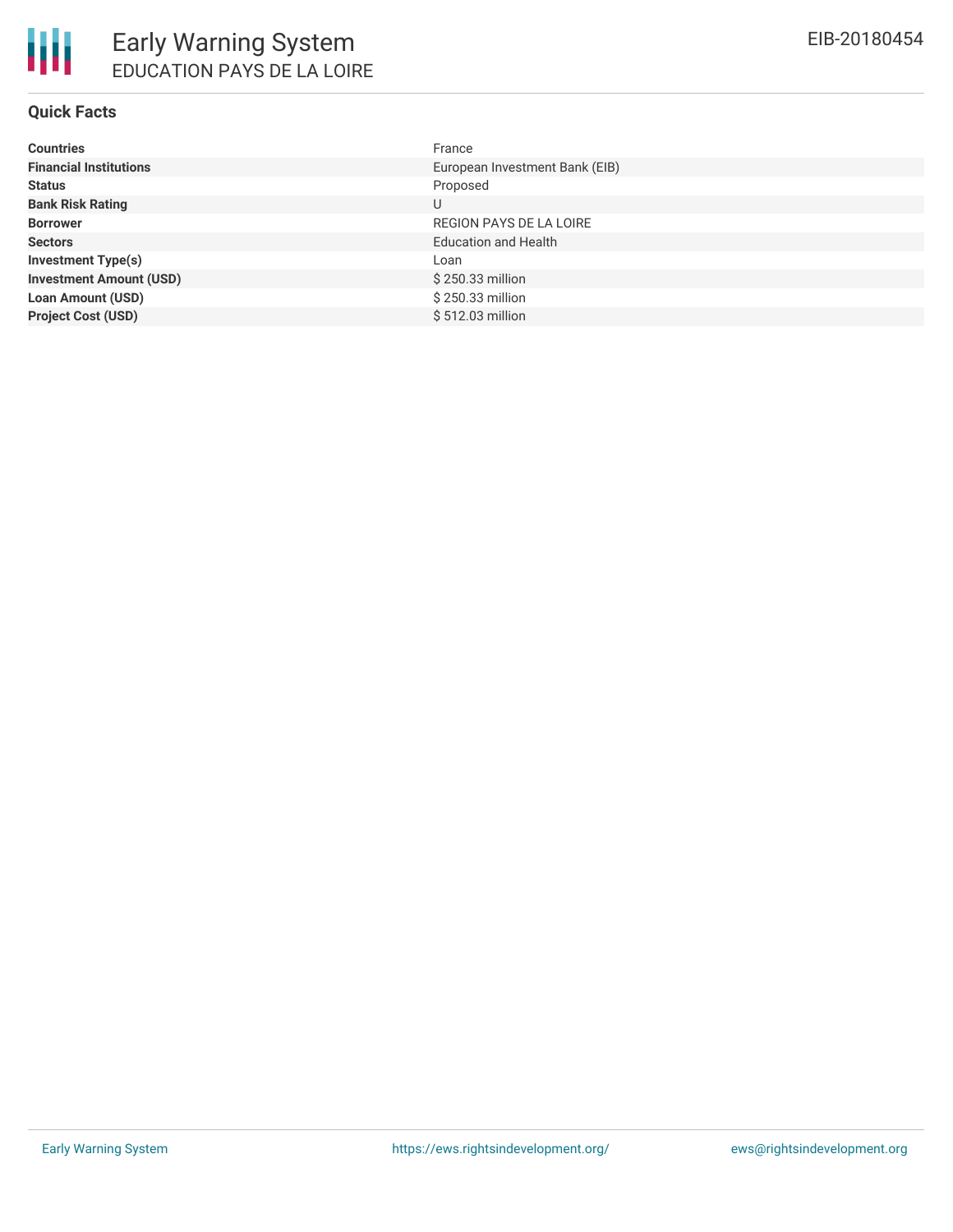

## **Project Description**

According to EIB website, the main objective of the project is to provide better learning conditions for pupils and the educational community by creating additional capacity in schools and by renovating existing spaces that have become obsolete. These investments are also aimed at adapting infrastructures to new technologies, improving accessibility for people with disabilities, and improving the energy efficiency of buildings. All buildings and renovation projects will be energy efficient and will follow energy efficiency standards.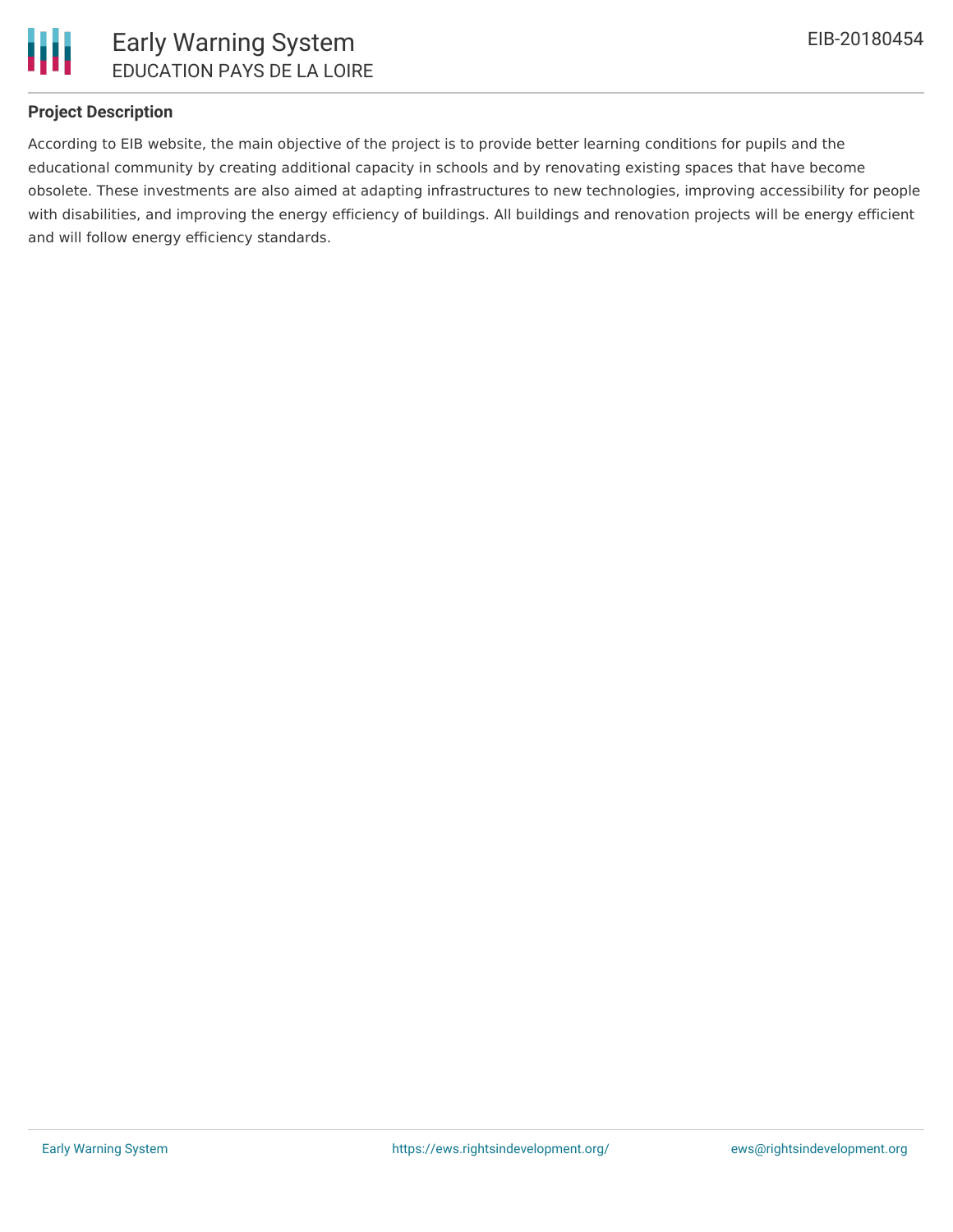

### **Investment Description**

European Investment Bank (EIB)